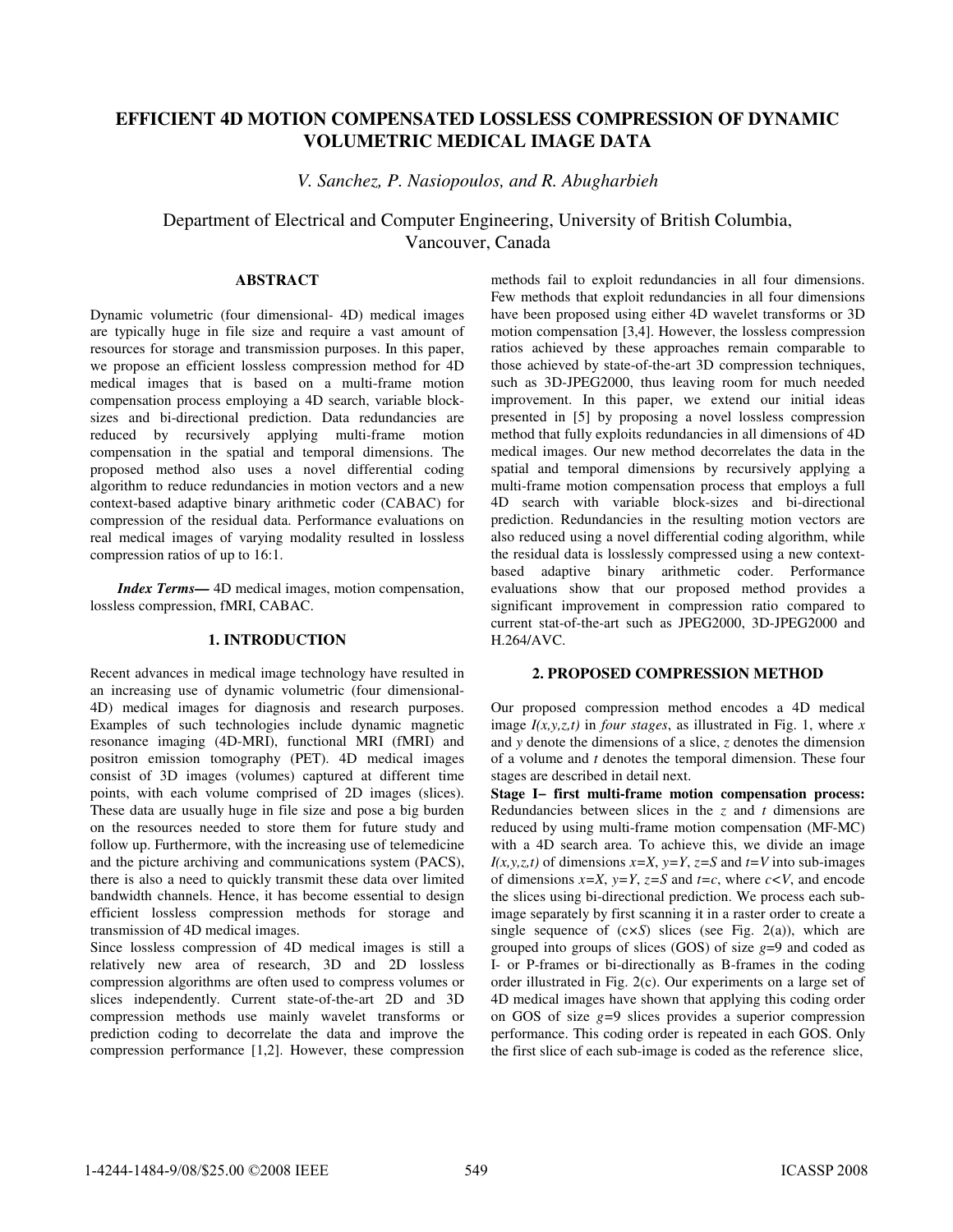

Fig. 1. Block diagram of the proposed lossless compression method. *MF-MC*: multi-frame motion compensation. *MVA*s: sets of motion vectors produced after MF-MC on sub-images.  $MV_B$ s: sets of motion vectors produced after MF-MC on subsets of residuals.

or I-frame. Slices coded as P- and B-frames are predicted using MF-MC with macroblocks of 16×16 pixels, which may be further partitioned into smaller blocks of 16×8, 8×16 and 8×8 pixels. The block that yields the minimum sum of absolute differences with the current block is the one used for prediction. This first stage results in I-frames, residuals and their corresponding motion vectors. The I-frames and residuals are re-arranged back to the original order to create a 4D set of residuals, denoted as  $R(x, y, z, t)$ , of dimensions  $x = X$ ,  $y = Y$ ,  $z = S$ and *t=V*.

**Stage II− second multi-frame motion compensation process:**  Here, we reduce any remaining redundancies between the residuals generated in *Stage I* by using a second MF-MC process with a 4D search and variable block sizes. We first divide the set of residuals  $R(x, y, z, t)$  into subsets of dimensions  $x=X$ ,  $y=Y$ ,  $z=r$  and  $t=V$ , where  $r. We then process each$ subset separately by first scanning it in a raster order to create a single sequence of (*V×r*) residuals (see Fig. 2(b)), which are grouped into GOS's of size g=9 and coded as I-, P- or B-frames in the coding order illustrated in Fig. 2(c). This coding order is repeated in each GOS. This second stage results in the final residuals and their corresponding motion vectors.

**Stage III− entropy coding of residuals:** In order to efficiently compress the final residuals generated in *Stage II*, we have developed a new context-based adaptive binary arithmetic coder (CABAC) for lossless compression of medical images. In CABAC, the magnitudes of the residual values are first represented by a unique binary code. Each bit of these codes is then encoded using a binary arithmetic coding engine and a probability model. CABAC is optimized for lossy video



Fig. 2. (a) Scanning order of a sub-image of *c*=3 volumes of *S* slices and of (b) a subset of residuals of *V* volumes of  $r=3$ residuals. (c) Sequence after scanning with GOS (Group of Slices) of *g=*9 slices. I: I-frame. P: P-frame B: B-frame. Superscript in each type of slice indicates coding order.

compression applications, where after quantization most of the magnitudes of the quantized residual values are smaller than 15 [6]. In our proposed lossless compression method no quantization is employed (i.e., the compression is fully lossless) and the magnitudes of the residuals values are thus likely to be larger than 15, for which CABAC has not been fully optimized. In order to improve its coding performance, we separate the residual values into two sets (type A and type B) according to their magnitude, *R,* as indicated below: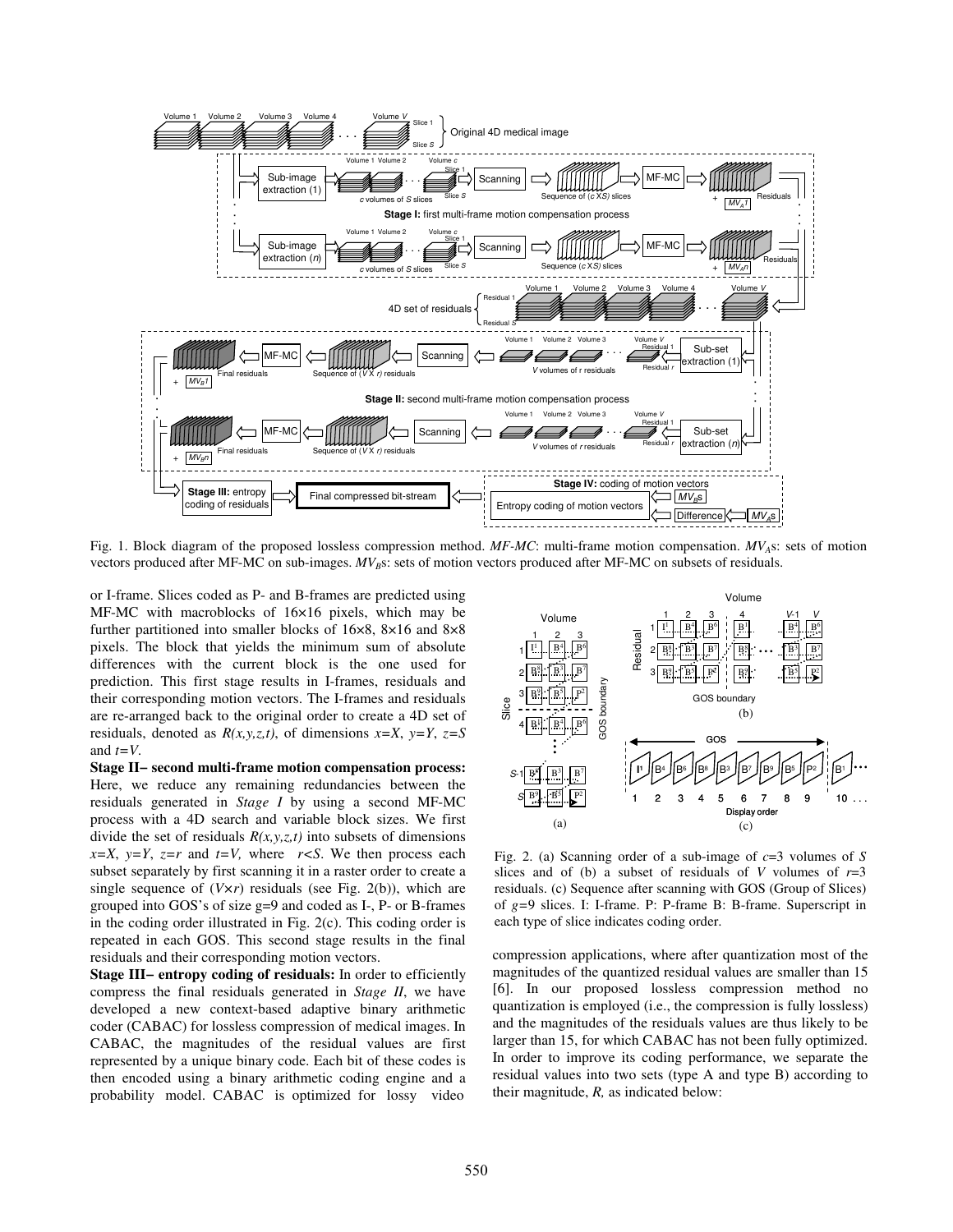Type(residual value) = 
$$
\begin{cases} A, & \text{if } R < 15 \\ B, & \text{otherwise} \end{cases}
$$
 (1)

We assign different binary codes to type-A and B residual values, and introduce an extra bit ('type-bit', hereafter) to identify the type of residual value, as illustrated in Table 1. The bits of the binary codes of type-A residual values are arithmetic coded using the probabilities models employed in [6]. Since the bits of the binary codes of type-B residual values are uniformly distributed (i.e., the probability of encountering a "1" or a "0" bit is roughly the same), we use a binary arithmetic coder designed to work with a uniformly distributed source to encode these bits.

Table 1. Binary codes for residual magnitudes in the proposed CABAC

| Magnitude                                                                    | Type                                                        |          | Binary code                                     |  |          |   |  |   |  |   |   |  |  |            |  |
|------------------------------------------------------------------------------|-------------------------------------------------------------|----------|-------------------------------------------------|--|----------|---|--|---|--|---|---|--|--|------------|--|
|                                                                              |                                                             |          | <i>Unary code:</i> applied to (magnitude $-1$ ) |  |          |   |  |   |  |   |   |  |  |            |  |
|                                                                              | А                                                           | . ()     | $\theta$                                        |  |          |   |  |   |  |   |   |  |  |            |  |
|                                                                              | А                                                           |          |                                                 |  |          |   |  |   |  |   |   |  |  |            |  |
|                                                                              |                                                             |          |                                                 |  |          |   |  |   |  |   |   |  |  |            |  |
|                                                                              |                                                             |          |                                                 |  |          |   |  |   |  |   |   |  |  |            |  |
| 13                                                                           | А                                                           | $\Omega$ |                                                 |  |          |   |  |   |  |   |   |  |  |            |  |
|                                                                              |                                                             |          |                                                 |  |          |   |  |   |  |   |   |  |  |            |  |
|                                                                              | $2^{nd}$ order Exp-Golomb code: applied to (magnitude – 15) |          |                                                 |  |          |   |  |   |  |   |   |  |  |            |  |
| 15                                                                           | В                                                           |          |                                                 |  | $\theta$ |   |  |   |  |   |   |  |  |            |  |
| 16                                                                           | В                                                           |          |                                                 |  |          |   |  |   |  |   |   |  |  |            |  |
| 17                                                                           | В                                                           |          |                                                 |  | $\Omega$ |   |  |   |  |   |   |  |  |            |  |
|                                                                              |                                                             |          |                                                 |  |          |   |  |   |  |   |   |  |  |            |  |
| .                                                                            | .                                                           |          |                                                 |  |          |   |  |   |  |   |   |  |  |            |  |
| Bit index                                                                    |                                                             |          |                                                 |  |          | 4 |  | 6 |  | 8 | 9 |  |  | 1011121314 |  |
| Bit with index 0, highlighted in grey, indicates the type of residual value. |                                                             |          |                                                 |  |          |   |  |   |  |   |   |  |  |            |  |

In order to compress the type-bit, we use one of three probability models. These probability models exploit the correlation of the residual values, as residual values of the same type tend to appear in clusters. We employ the previously coded neighboring residual value to the left and on top of the current residual value to determine which model to use. When a neighbor is not available or is equal to zero, a type-A is assumed. Thus, the probability model for encoding the type-bit is selected as follows:

$$
Model(type - bit) = \begin{cases} 1, & \text{if Type}(L) = A \text{ and Type}(U) = A \\ 2, & \text{if Type}(L) \neq Type(U) \\ 3, & \text{if Type}(L) = B \text{ and Type}(U) = B \end{cases} \tag{2}
$$

where *L* is the immediate residual value to the left of the current residual value and *U* is the immediate residual value on top of the current residual value.

**Stage IV− coding of motion vectors:** The sets of motion vectors of two consecutive sub-images (see *MVA* in Fig. 1) as generated in *Stage I* are often highly correlated, since the subimages usually depict the same anatomical ROI in time undergoing some structural or functional changes. We therefore propose a differential coding algorithm to exploit this correlation by calculating the difference between two consecutive sets of *MVA* motion vectors. Let *C* be the current macroblock of slice *i* of volume *n* of sub-image *k*, and let *P* be the previous macroblock in the same spatial position in slice *i* of volume *n* of sub-image *k−*1. For simplicity reasons, consider that only  $C$  is further partitioned in smaller blocks (Fig. 3(a)). Then, the differential motion vector of the *jth* partition of *C*  $(dMV_{C<sub>i</sub>})$  is the difference between the motion vector of the *jth* partition of *C* ( $MV_{Cj}$ ) and the motion vector of *P* ( $MV_P$ ):

$$
dMV_{cj} = MV_{cj} - MV_P \tag{3}
$$

If only *P* is further partitioned in smaller blocks (Fig. 3(b)),  $dMV<sub>C</sub>$  is then taken as the difference between  $MV<sub>C</sub>$  and the average value of the motion vectors of all partitions of *P*:

$$
dMV_c = MV_c - \left[ \sum_{j=1}^{J} MV_{pj} / J \right] \tag{4}
$$

where  $MV_{Pi}$  is the motion vector of the *jth* partition of *P* located in the same spatial region as *C*, *J* is the total number of partitions in *P* and  $\lfloor x \rfloor$  denotes the largest integer  $\leq$  x.



a) *P* contains no partitions. *C* contains *J* partitions



b) *P* contains *J* partitions. *C* contains no partitions

Fig. 3. *C*: current macroblock in slice *i* of volume *n* of sub-image *k*. *P*: previous macroblock in the same spatial region as *C* in slice *i* of volume *n* of sub-image *k*−1. *MV<sub>C</sub>*: motion vector of *C*. *MV<sub>P</sub>*: motion vector of *P*.  $dMV_C$ : differential motion vector of *C*.  $|x|$ : largest integer ≤*x.* 

The resulting  $dMV<sub>C</sub>$  s as well as the sets of  $MVB$  motion vectors (see Fig. 1) are then entropy coded using CABAC for motion vectors as described in [6].

#### **3. RESULTS AND DISCUSSION**

We tested our proposed compression method on real 4D medical images consisting of six fMRI, two 4D-MRI and two PET sequences. For comparison purposes, we have also losslessly encoded the 4D sequences using JPEG2000, 3D-JPEG2000 and H.264/AVC [7,8]. JPEG2000 and 3D-JPEG2000 are wavelet-based compression algorithms, while H.264/AVC is based on MF-MC. For the case of JPEG2000, we compressed each slice independently with two levels of decomposition. Since the highest redundancies are usually found in the temporal dimension *t*, we encoded the 4D sequences using 3D-JPEG2000 and H.264/AVC by first grouping together slices across the *t* dimension into sets and then processing each set as an individual 3D image in a manner